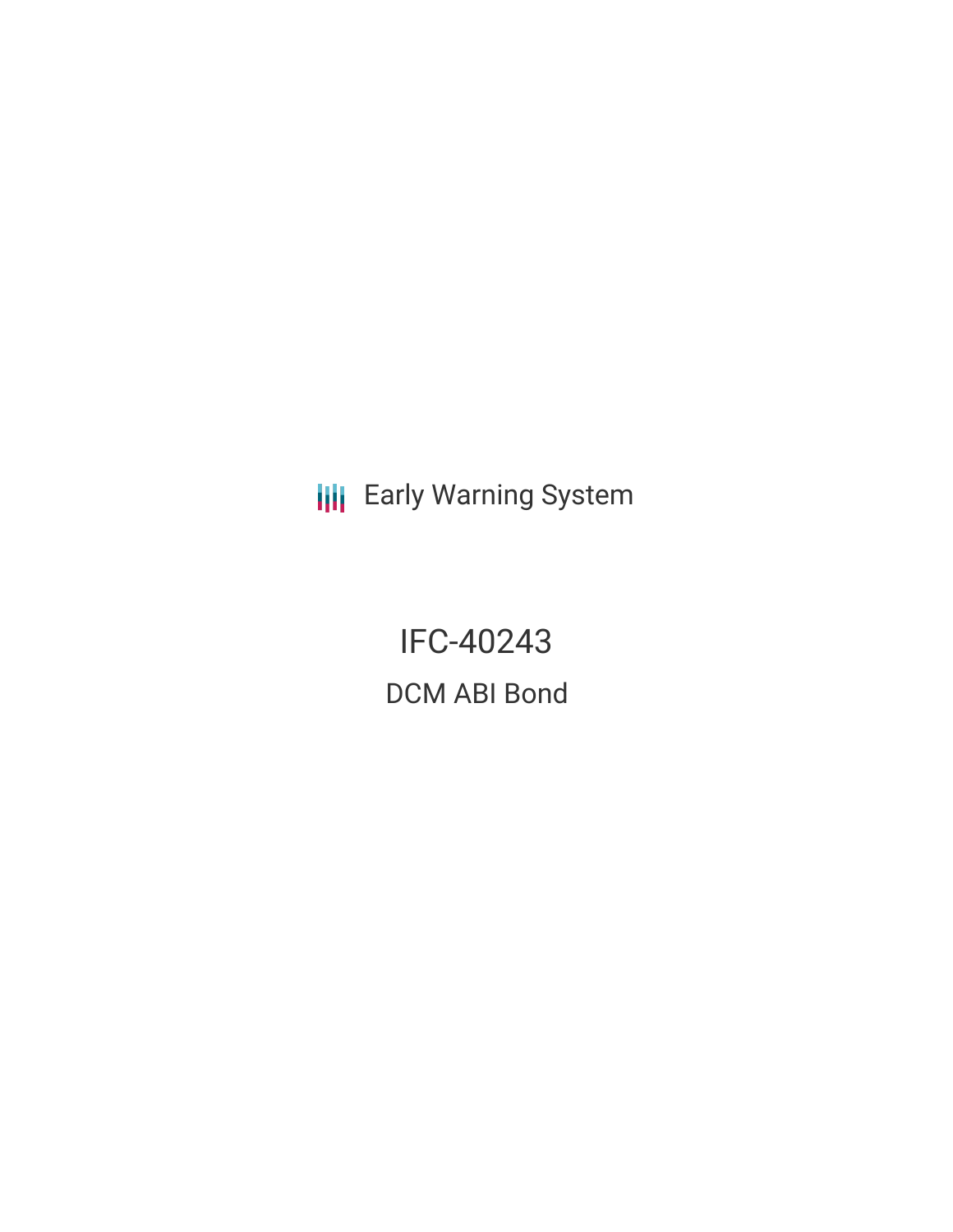# **Quick Facts**

| <b>Countries</b>               | <b>Ivory Coast</b>                                                |  |  |  |
|--------------------------------|-------------------------------------------------------------------|--|--|--|
| <b>Specific Location</b>       | Benin, Burkina Faso, Côte d'Ivoire, Mali, Niger, Senegal and Togo |  |  |  |
| <b>Financial Institutions</b>  | International Finance Corporation (IFC)                           |  |  |  |
| <b>Status</b>                  | Proposed                                                          |  |  |  |
| <b>Bank Risk Rating</b>        | FI                                                                |  |  |  |
| <b>Voting Date</b>             | 2018-06-15                                                        |  |  |  |
| <b>Borrower</b>                | Atlantic Business International                                   |  |  |  |
| <b>Sectors</b>                 | Finance                                                           |  |  |  |
| <b>Investment Type(s)</b>      | Loan                                                              |  |  |  |
| <b>Investment Amount (USD)</b> | \$100.00 million                                                  |  |  |  |
| <b>Loan Amount (USD)</b>       | \$100.00 million                                                  |  |  |  |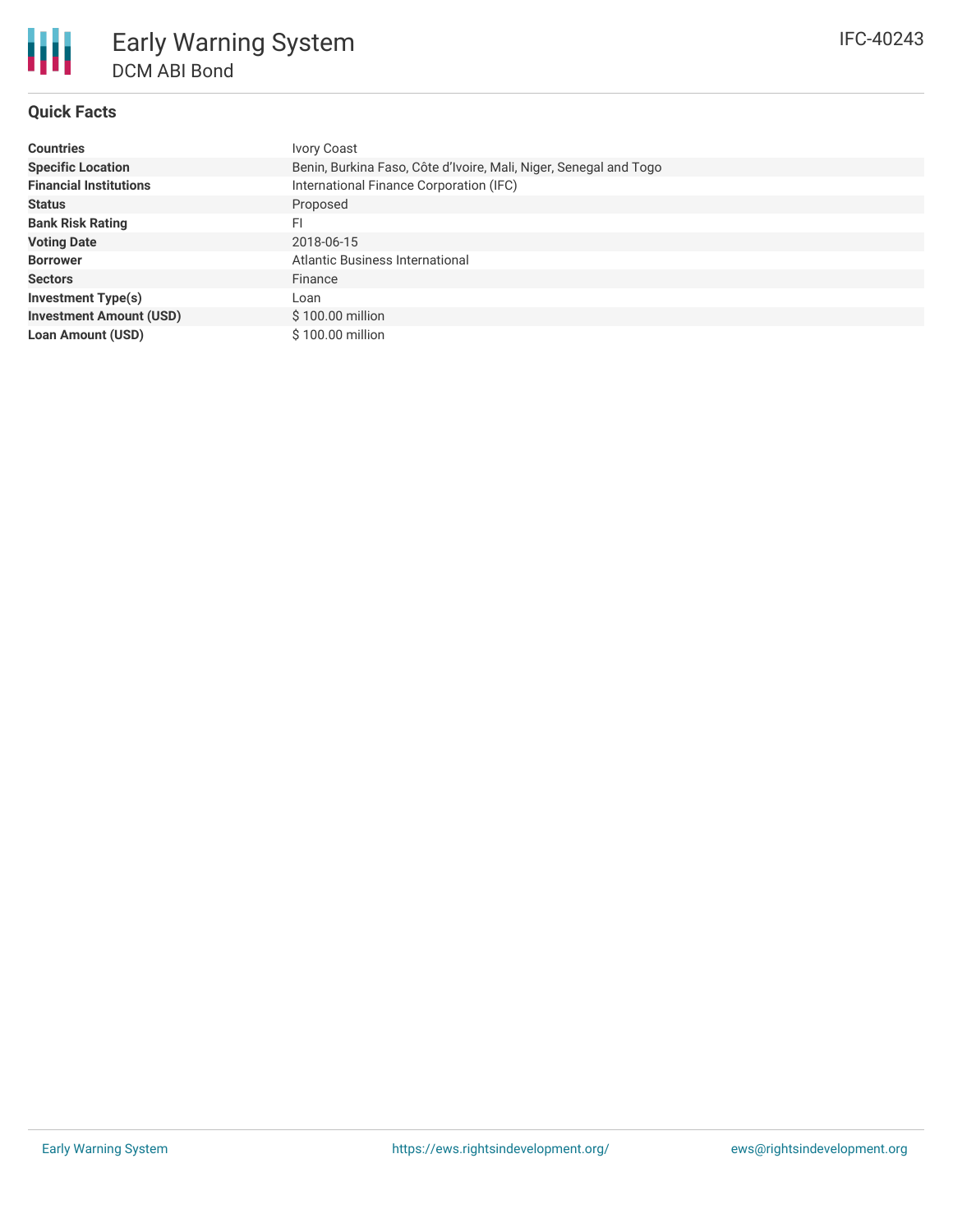## **Project Description**

According to IFC website, the proposed project is to invest in a social bond to be issued by Atlantic Business International. The proceeds raised through the issuance of the social bond will be used to finance and/or refinance eligible social projects across ABI's subsidiaries in Benin, Burkina Faso, Côte d'Ivoire, Mali, Niger, Senegal and Togo. The bond will be issued in accordance with IFC's investment criteria and the Social Bond Principles, 2017 of the International Capital Market Association. The project's expected development impacts are:

1. High Social Impact Financing: will support projects and activities that (i) support employment generation and better access to financial services through lending to micro, small and medium enterprises, including women-owned small and medium enterprises, or, (ii) provide better and more affordable access to essential services to low-income populations

2. Development of a social bond market: will promote more capital market financing to high social impact projects amongst issuers and investors. The development of the social bond market will provide an impetus to the development of the overall bond market which is a high developmental priority for IFC in Africa.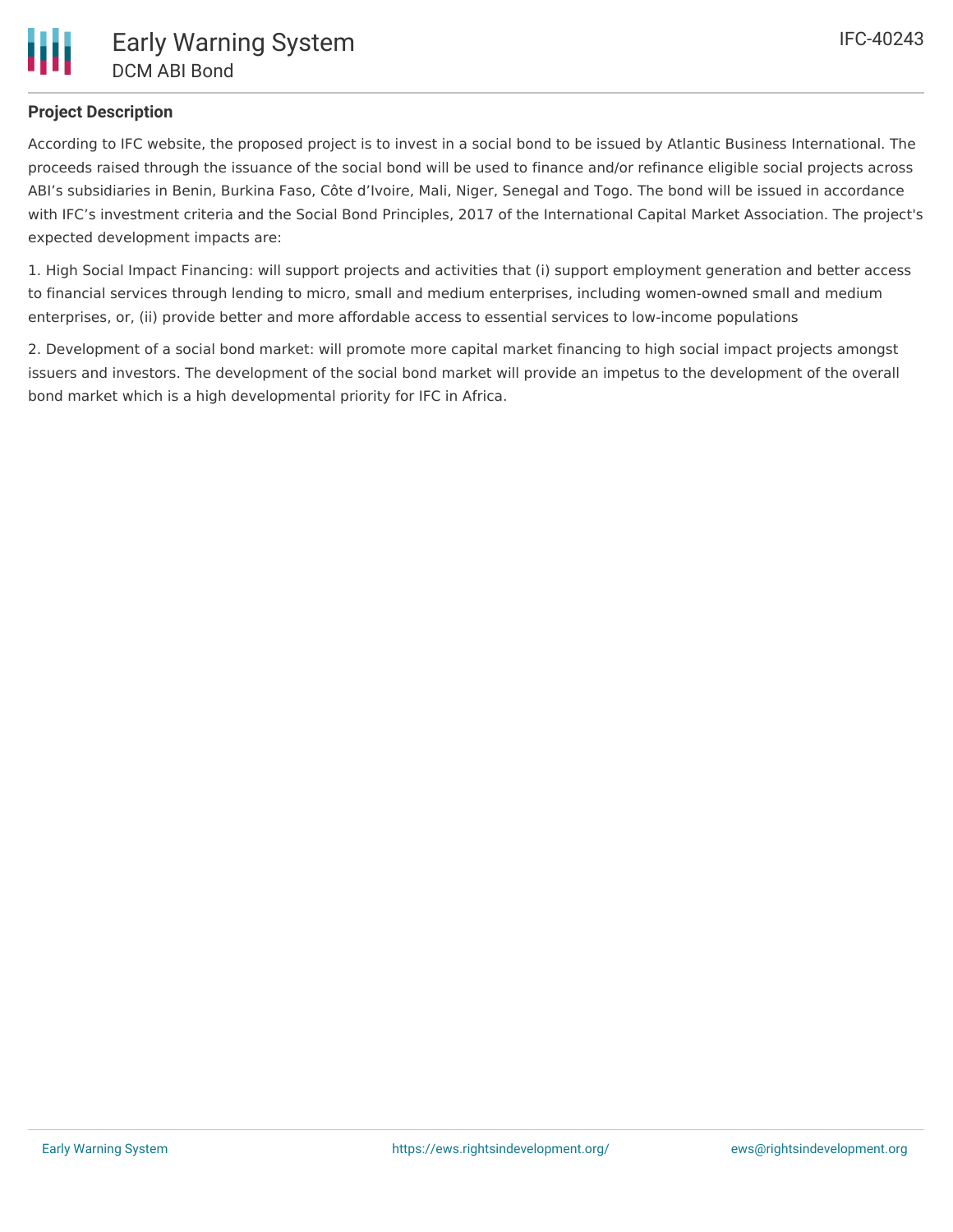## **People Affected By This Project**

- High social impact financing: The proposed investment will support projects and activities that (i) support employment generation and better access to financial services through lending to micro, small and medium enterprises, including womenowned small and medium enterprises, or, (ii) provide better and more affordable access to essential services to low-income populations.

- Development of a social bond market: Through its demonstration effect, the project will promote more capital market financing to high social impact projects amongst issuers and investors. The development of the social bond market will provide an impetus to the development of the overall bond market which is a high developmental priority for IFC in Africa.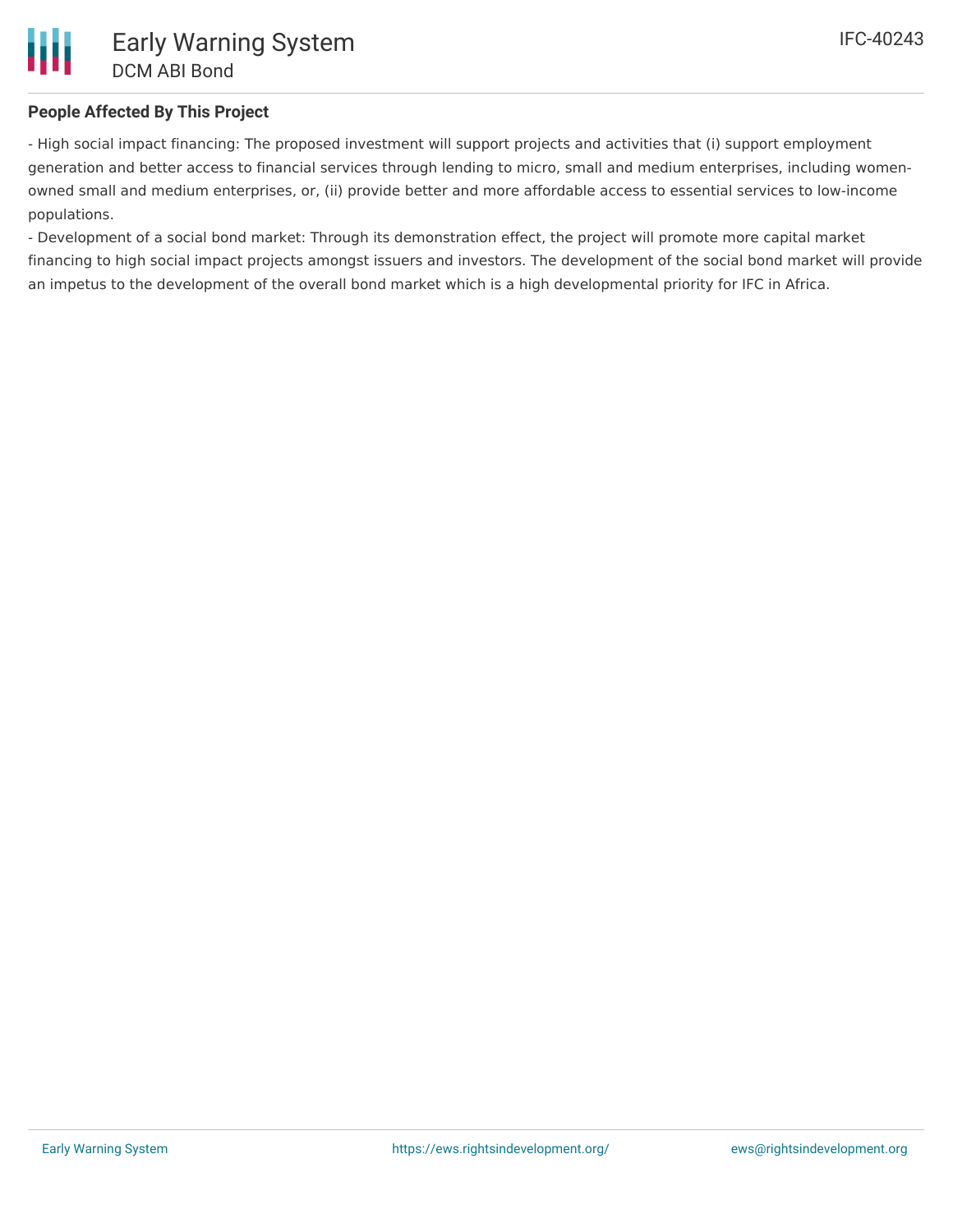### **Investment Description**

• International Finance Corporation (IFC)

### **Financial Intermediary**

Financial Intermediary: A commercial bank or financial institution that receives funds from a development bank. A financial intermediary then lends these funds to their clients (private actors) in the form of loans, bonds, guarantees and equity shares. Financial intermediaries include insurance, pension and equity funds. The direct financial relationship is between the development bank and the financial intermediary.

Atlantic Business [International](file:///actor/1115/) (Financial Intermediary)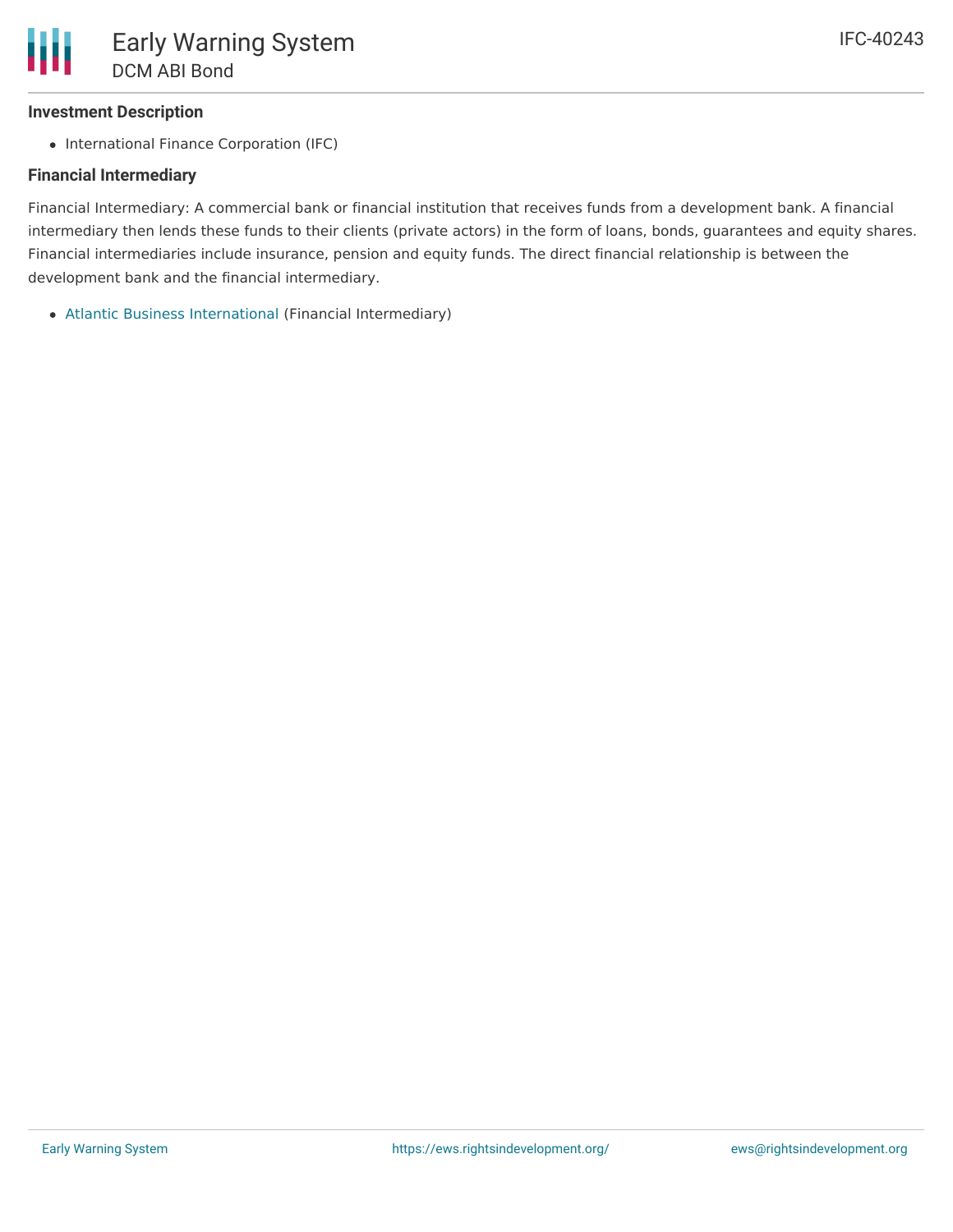

### **Private Actors Description**

Atlantic Business International is the central entity of Banque Atlantique group, a leading regional banking group present in 9 countries in west and central Africa. ABI employs over 1,600 people, manages around 700,000 customer accounts and has over 205 branches in the region. As of December 2017, ABI had total assets of US\$6.1 billion and total shareholders' equity of US\$491 million. ABI is headquartered in Abidjan, Côte d'Ivoire.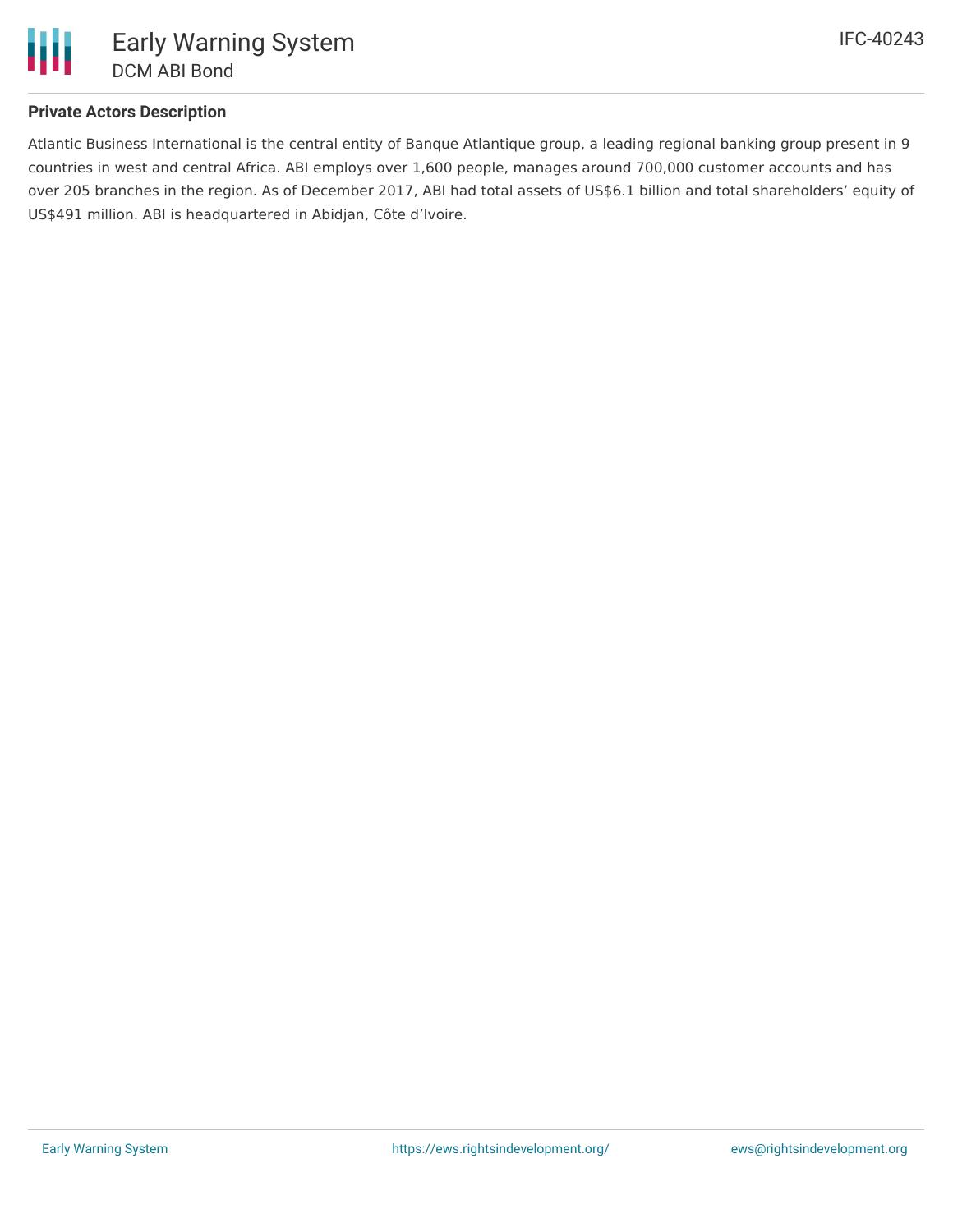

| <b>Private Actor 1</b> | <b>Private Actor</b><br>Role | <b>Private Actor</b><br>Sector | <b>Relation</b>          | <b>Private Actor 2</b>   | <b>Private Actor</b><br>2 Role | <b>Private Actor</b><br>2 Sector |
|------------------------|------------------------------|--------------------------------|--------------------------|--------------------------|--------------------------------|----------------------------------|
|                        | $\sim$                       |                                | $\overline{\phantom{a}}$ | Groupe Banque Atlantique | Parent Company                 | $-$                              |